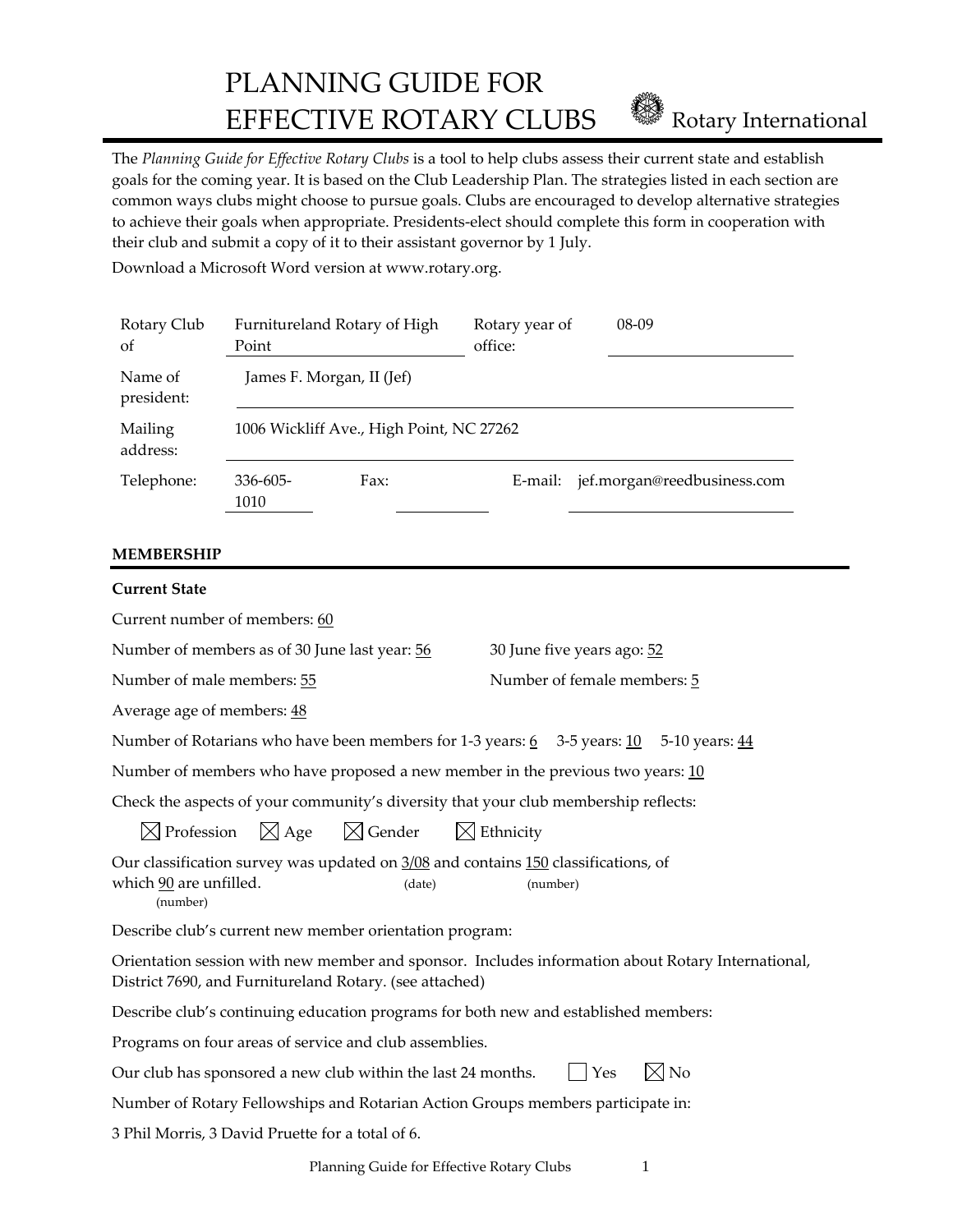What makes this club attractive to new members?

Good size club, diverse membership, great programs, good food at meetings, fun members who have fun while doing good things.

What aspects of this club could pose a barrier to attracting new members?

Cost, time commitment.

## **Future State**

Membership goal for the upcoming Rotary year: 60 members by 30 June 2009

(number) (year)

Our club has identified the following sources of potential members within the community:

New business, hospital, university, friends and business associates of members.

## **How does the club plan to achieve its membership goals?** *(check all that apply)*

- $\bowtie$  Develop a retention plan that focuses on maintaining high levels of enthusiasm through participation in interesting programs, projects, continuing education, and fellowship activities
- $\boxtimes$  Ensure that the membership committee is aware of effective recruitment techniques
- $\boxtimes$  Develop a recruitment plan to have the club reflect the diversity of the community
- $\boxtimes$  Explain the expectations of membership to potential Rotarians
- $\boxtimes$  Implement an orientation program for new members
- $\boxtimes$  Create a brochure that provides general information about Rotary as well as specific information about the club for prospective members
- $\boxtimes$  Assign an experienced Rotarian mentor for every new club member
- $\boxtimes$  Recognize those Rotarians who sponsor new members
- $\boxtimes$  Encourage members to join a Rotary Fellowship or Rotarian Action Group
- $\boxtimes$  Participate in the RI membership development award programs
- Sponsor a new club
- Other (please describe):

#### **Action steps:**

Club Service II leadership will initiate membership and retention plan with Membership chair.

#### **SERVICE PROJECTS**

## **Current State**

| Number of Rotary Youth Exchange students:                                                                                        | Hosted 0 | Sponsored 0               |  |
|----------------------------------------------------------------------------------------------------------------------------------|----------|---------------------------|--|
| Number of sponsored Interact clubs: 1 Rotaract clubs: 1                                                                          |          | Rotary Community Corps: 0 |  |
| Number of RYLA (Rotary Youth Leadership Awards) activities: 2 - Greensboro Youth Leadership and<br><b>White Water Leadership</b> |          |                           |  |
| Number of Rotary Friendship Exchanges: 0                                                                                         |          |                           |  |
| Number of registered Rotary Volunteers: 0                                                                                        |          |                           |  |
| Number of World Community Service (WCS) projects: 1 - Books to Africa                                                            |          |                           |  |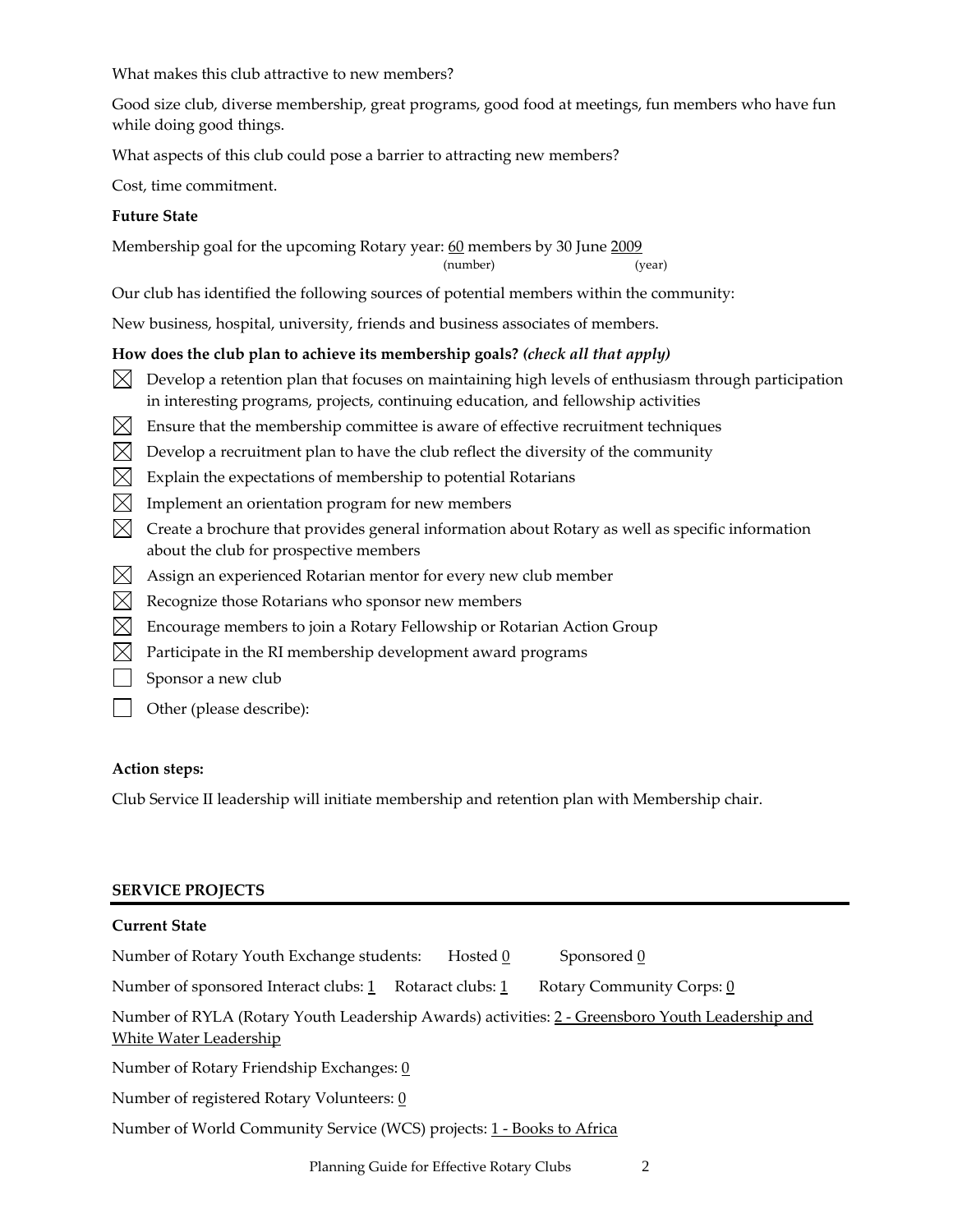Number of other current club service projects: Auction Golf Tournament Save the Suds Shadowing Day Fairview Student of the Month and Shirlee Carda scholarship Trinity High School Student of the Month Central High School Interact Kids Voting High Point University Rotaract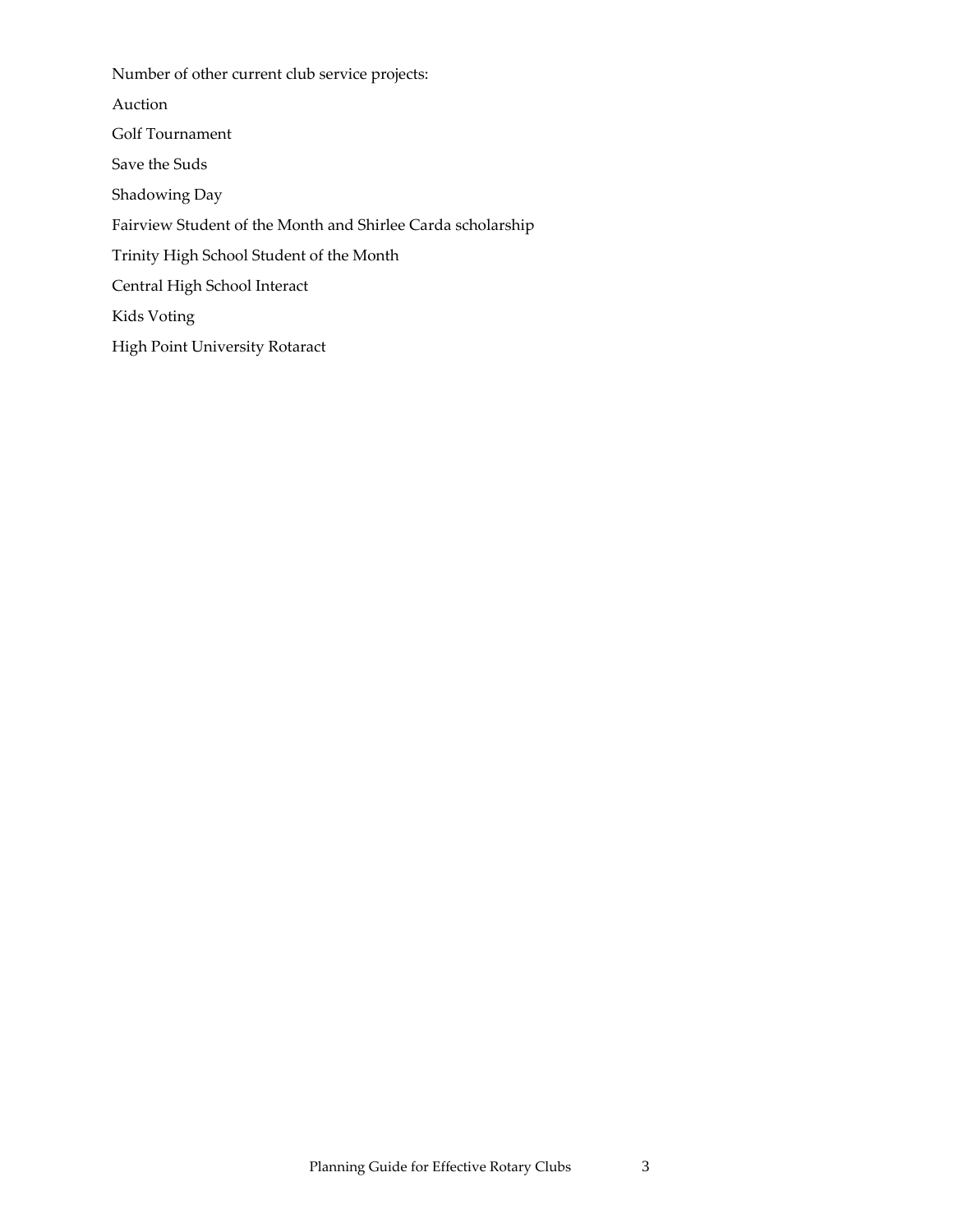#### **Future State**

Our club has established the following service goals for the upcoming Rotary year:

For our local community:

Continue support of current projects and causes, while exploring new challenges and opportunities.

For communities in other countries:

Currently seeking new opportunities abroad.

African Book project.

### **How does the club plan to achieve its service goals?** *(check all that apply)*

- $\boxtimes$  Ensure the service projects committee is aware of how to plan and conduct a service project
- $\boxtimes$  Review the club's current and ongoing service projects to confirm that they meet a need and are of interest to club members
- $\boxtimes$  Identify the social issues in the community that the club wants to address through its service goals
- $\boxtimes$  Assess the club's fundraising activities to determine if they meet project funding needs
- $\boxtimes$  Involve all members in the club's service projects
- $\boxtimes$  Conduct or obtain a needs assessment of the community or communities in other countries
- $\boxtimes$  Recognize club members who participate in and provide leadership to the club's service projects
- $\boxtimes$  Identify a partner club with which to carry out an international service project
- $\boxtimes$  Participate in:

| $\boxtimes$ Interact |  | $\boxtimes$ Rotary Friendship Exchange |  | <b>World Community Service</b> |
|----------------------|--|----------------------------------------|--|--------------------------------|
|----------------------|--|----------------------------------------|--|--------------------------------|

- $\boxtimes$  Rotaract  $\Box$  Rotary Volunteers  $\Box$  Rotary Youth Exchange
	-

- Rotary Community Corps  $\boxtimes$  RYLA (Rotary Youth Leadership Awards)
- Use a grant from The Rotary Foundation to support a club project
	- Other (please describe):

#### **Action steps:**

Community Service and International Service Directors will develop a membership survey that reflects current and potential interst of members in service projects. Looking at opportunities directly related to district and RI goals.

## **THE ROTARY FOUNDATION**

| <b>Current State</b>                                         |                                            |            |          |
|--------------------------------------------------------------|--------------------------------------------|------------|----------|
| Number of grants awarded:                                    |                                            |            |          |
| District Simplified Grants: 0                                | Volunteer Service Grants: 0                |            |          |
| Matching Grants: 0                                           | Health Hunger and Humanity (3-H) Grants: 0 |            |          |
| Number of Ambassadorial Scholars:                            | Nominated 1                                | Selected 0 | Hosted 0 |
| Number of GSE team members:                                  | Nominated 0                                | Selected 0 | Hosted 1 |
| Number of Rotary Grants for University Teachers: Nominated 0 |                                            | Selected 0 |          |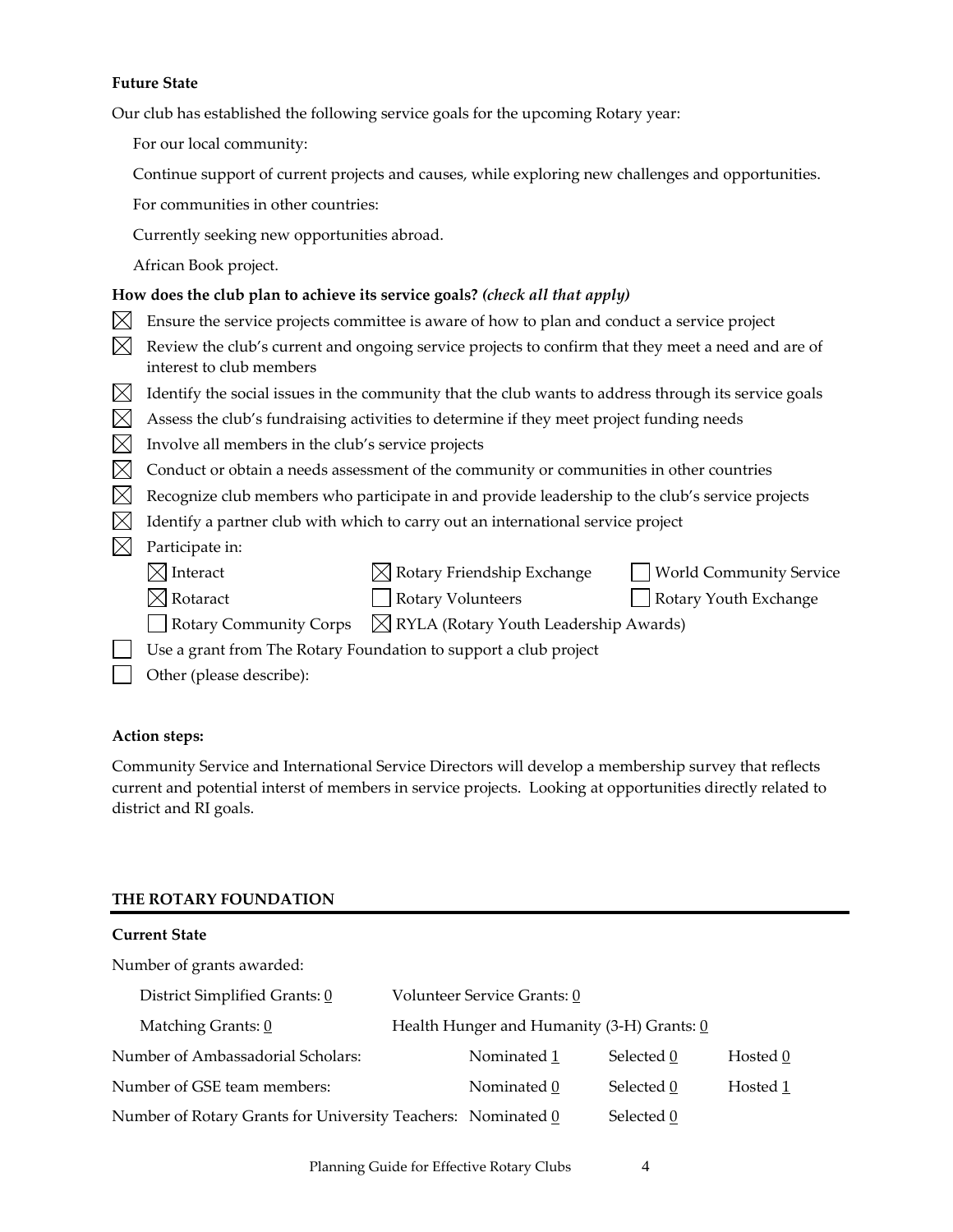Number of Rotary World Peace Fellows:  $\blacksquare$  Nominated  $\underline{0}$  Selected  $\underline{0}$  Hosted  $\underline{0}$ 

Number of Rotary Conflict Studies Fellows: Nominated  $\underline{0}$  Selected  $\underline{0}$ 

Number of PolioPlus or PolioPlus Partners activities: 0

Current year's contributions to Annual Programs Fund: \$15,600

Current year's contributions to Permanent Fund:  $\underline{0}$ 

Number of club members who are

Paul Harris Fellows: 60 Benefactors: 1 - Marty Pratt Major Donors: 2 - J. Green and K. **Sedberry** 

Rotary Foundation Sustaining Members: 60 Bequest Society Members: ?

Number of Foundation alumni tracked by your club: 3

## **Future State**

Our club has established the following Rotary Foundation goals for the upcoming Rotary year:

Our club's Annual Programs Fund contribution goal is 200.

Our club's Permanent Fund contribution goal is 0.

Our club will participate in the following Rotary Foundation programs: GSE, Ambassadorial Scholars, World Peace Scholars, And RI Grants.

# **How does the club plan to achieve its Rotary Foundation goals?** *(check all that apply)*

- $\boxtimes$  Ensure the club's Rotary Foundation committee understands the programs of The Rotary Foundation and is committed to promoting financial support of the Foundation
- $\boxtimes$  Help club members understand the relationship between Foundation giving and Foundation programs
- $\boxtimes$  Plan a club program about The Rotary Foundation every quarter, especially in November, Rotary Foundation Month
- Include a brief story about The Rotary Foundation in every club program
- $\boxtimes$  Schedule presentations that inform club members about The Rotary Foundation
- $\boxtimes$  Ensure club's Rotary Foundation committee chair attends the district Rotary Foundation seminar
- $\boxtimes$  Use Rotary Foundation grants to support the club's international projects
- $\boxtimes$  Recognize club members' financial contributions to The Rotary Foundation and their participation in Foundation programs
- $\boxtimes$  Encourage each club member to contribute to the Foundation every year

# $\boxtimes$  Participate in:

- $\boxtimes$  Group Study Exchange  $\Box$  PolioPlus/PolioPlus Partners
- $\Box$  Matching Grants  $\boxtimes$  Host/Sponsor Ambassadorial Scholar(s)
- District Simplified Grants Sponsor a Rotary World Peace Fellow
- 3-H Grants Sponsor a University Teacher
- Volunteer Service Grants Sponsor a Rotary Conflict Studies Fellow
- $\boxtimes$  Invite Foundation program participants and alumni to be part of club programs and activities
- Other (please describe):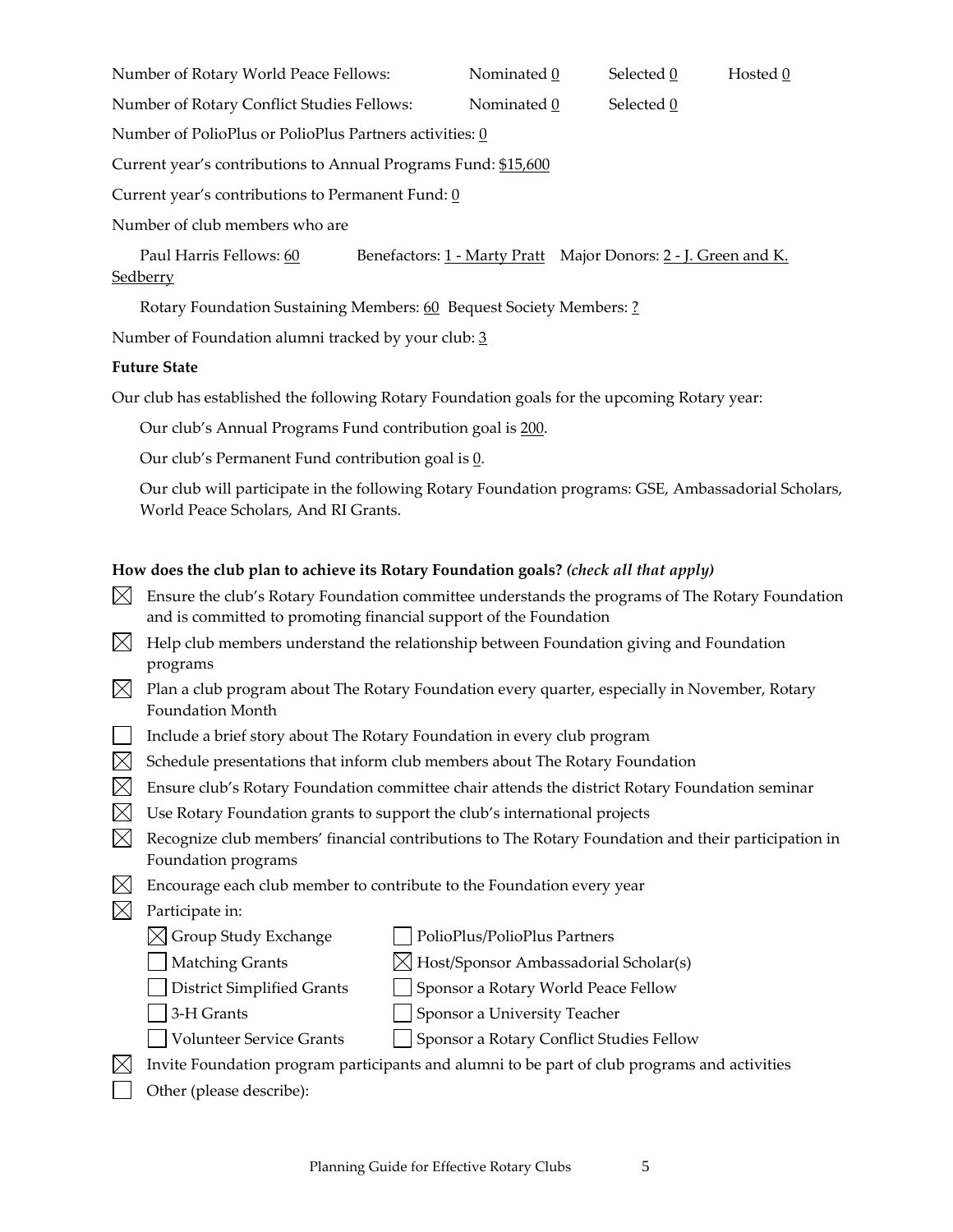### **Action steps:**

International Service Director, RI Foundation Committee, John Womack, and other interested members will develop plan and goals to present to the club for implementation.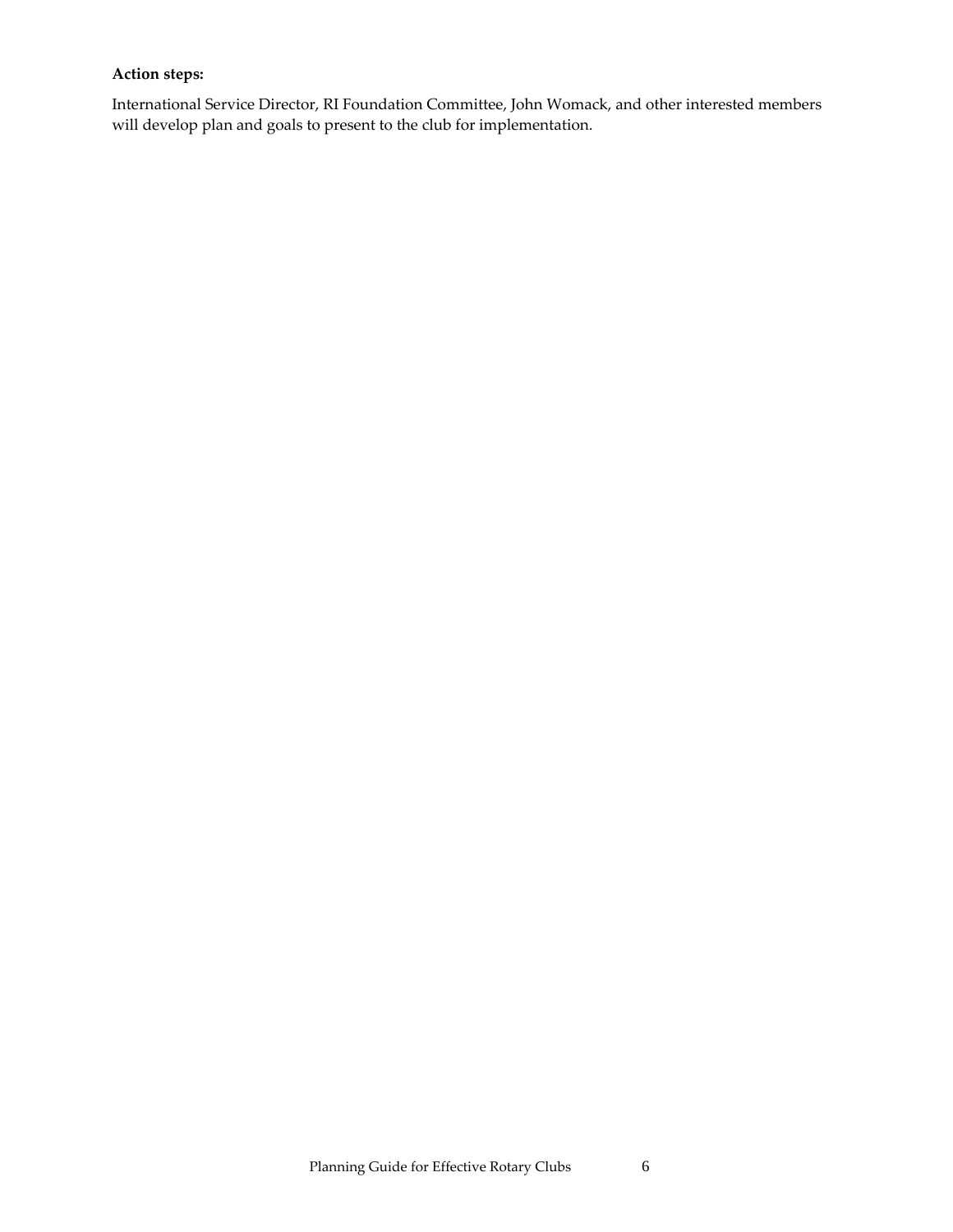## **LEADERSHIP DEVELOPMENT**

#### **Current State**

Number of club leaders who attended

| District assembly: 3           | District Rotary Foundation seminar: 1 |
|--------------------------------|---------------------------------------|
| District membership seminar: 1 | District leadership seminar: 1        |
| District conference: 6         |                                       |

Number of club members involved at the district level: 5 ‐ Pruette, Morris, Green, Thiel, Womack

Number of visits from the assistant governor this past Rotary year: 2

### **Future State**

Our club has established the following goals for developing Rotary leaders for the upcoming Rotary year:

Club will identify 4 members as potential leaders by June 30, 2009

## **How does the club plan to develop Rotary leaders?** *(check all that apply)*

- $\boxtimes$  Have the president-elect attend PETS and the district assembly
- $\boxtimes$  Have all committee chairs attend the district assembly
- $\boxtimes$  Encourage interested past presidents to attend the district leadership seminar
- $\boxtimes$  Use the expertise of the club's assistant governor
- $\boxtimes$  Encourage new members to assume positions of leadership through participation in club committees
- $\boxtimes$  Ask club members to visit other clubs to exchange ideas and share what they learn with the club
- Other (please describe):

## **Action steps:**

Furnitureland Rotary Board will secure leadership for all activities under their area of service. The board and leadership will endeavor to have every member involved in at least one committee or activity.

## **PUBLIC RELATIONS**

## **Current State**

List club activities covered by the media and the type of media (radio, newspaper, television, etc.):

Furnitureland Auction and Golf ‐ paper and TV

Club Service ‐ paper and club newsletter

#### **Future State**

Our club has established the following public relations goals for the upcoming Rotary year:

Club Secretary will follow established procedures to get club news to the appropriate media outlets.

## **How does the club plan to achieve its public relations goals?** *(check all that apply)*

- $\boxtimes$  Ensure that the public relations committee is trained in how to conduct media campaigns
- $\boxtimes$  Conduct public relations efforts for all service projects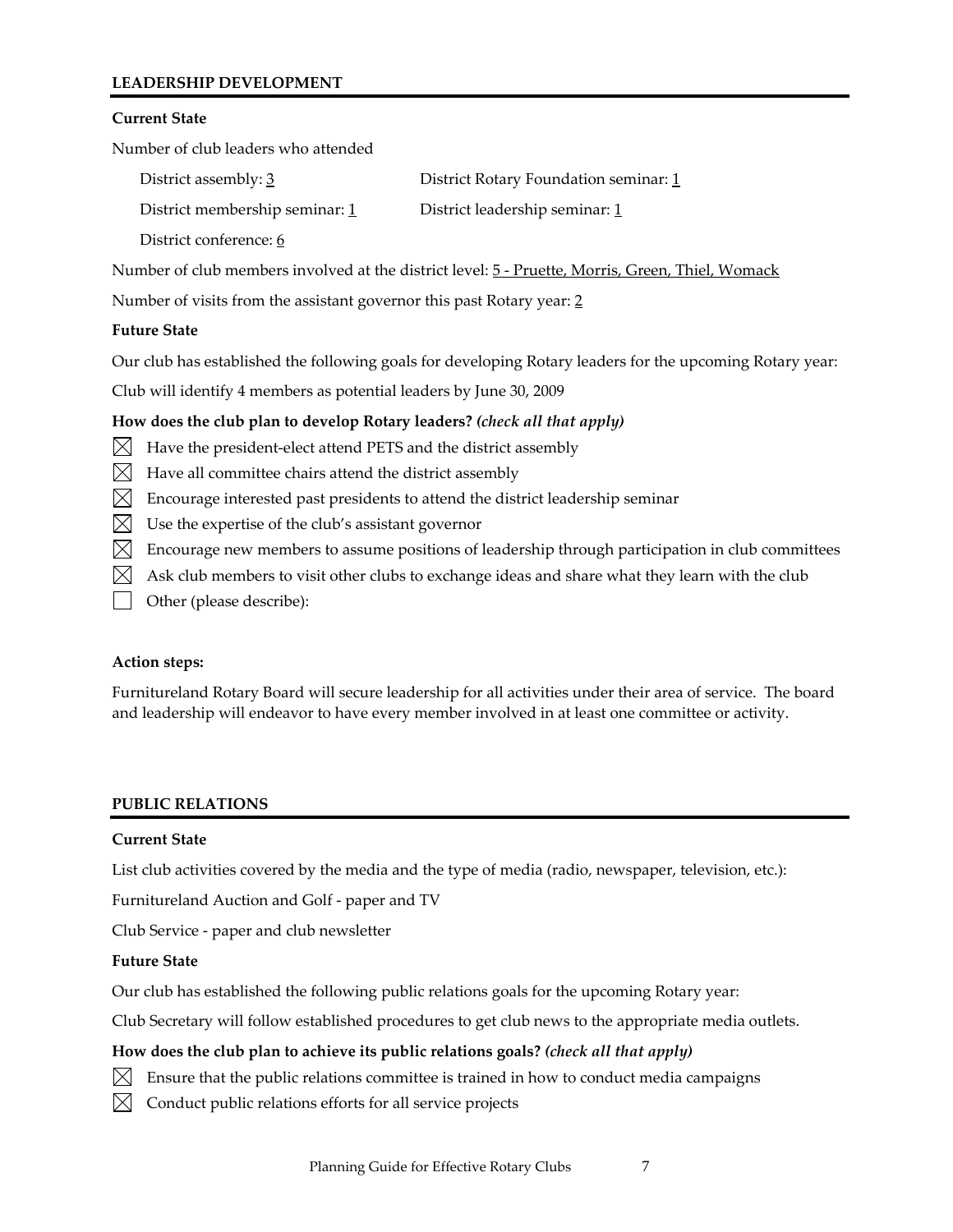| Conduct a public awareness program targeted at the business and professional community about   |
|------------------------------------------------------------------------------------------------|
| what Rotary is and what it does Arrange for a public service announcement to be broadcast on a |
| local television channel                                                                       |

Other (please describe):

#### **Action steps:**

Club Secretary to handle PR

## **CLUB ADMINISTRATION**

### **Current State**

How often and when does the club board meet? 1<sup>st</sup> Thursday of each month

When are club assemblies held? Spring and Fall

How is the club budget prepared? <u>by board</u> Is it independently reviewed by a qualified accountant?  $\underline{n\omega}$ 

Does the club have a long-range plan in place? yes

Has the club developed a system for continuity of leadership on its board, committees, etc.?  $ves$ </u> improvement still needed.

Has the club developed a system for keeping all members involved in the club? <u>yes, continue to work on</u> structure.

Does the club use Member Access on www.rotary.org to update its membership list? yes - Phil Morris

How often is the club's bulletin published? weekly

Describe how weekly club programs are organized: Program chair organizes all programs. Typically utilizes the membership in some fashion.

How often is the club's Web site updated? weekly - Phil Morris

Does your club observe the special months of the Rotary calendar, such as Rotary Foundation Month and Magazine Month? yes

How often does your club conduct fellowship activities?  $4$  yearly

How does the club involve the families of Rotarians? Special event in December, social events and club assemblies.`

## **Future State**

## **What plans have you made to carry out the administrative tasks of the club?** *(check all that apply)*

- $\boxtimes$  Regular board meetings have been scheduled.
- $\boxtimes$  The club's long-range and communication plans will be updated.
- $\boxtimes$  2 club assemblies have been scheduled on the following dates: spring and fall (number)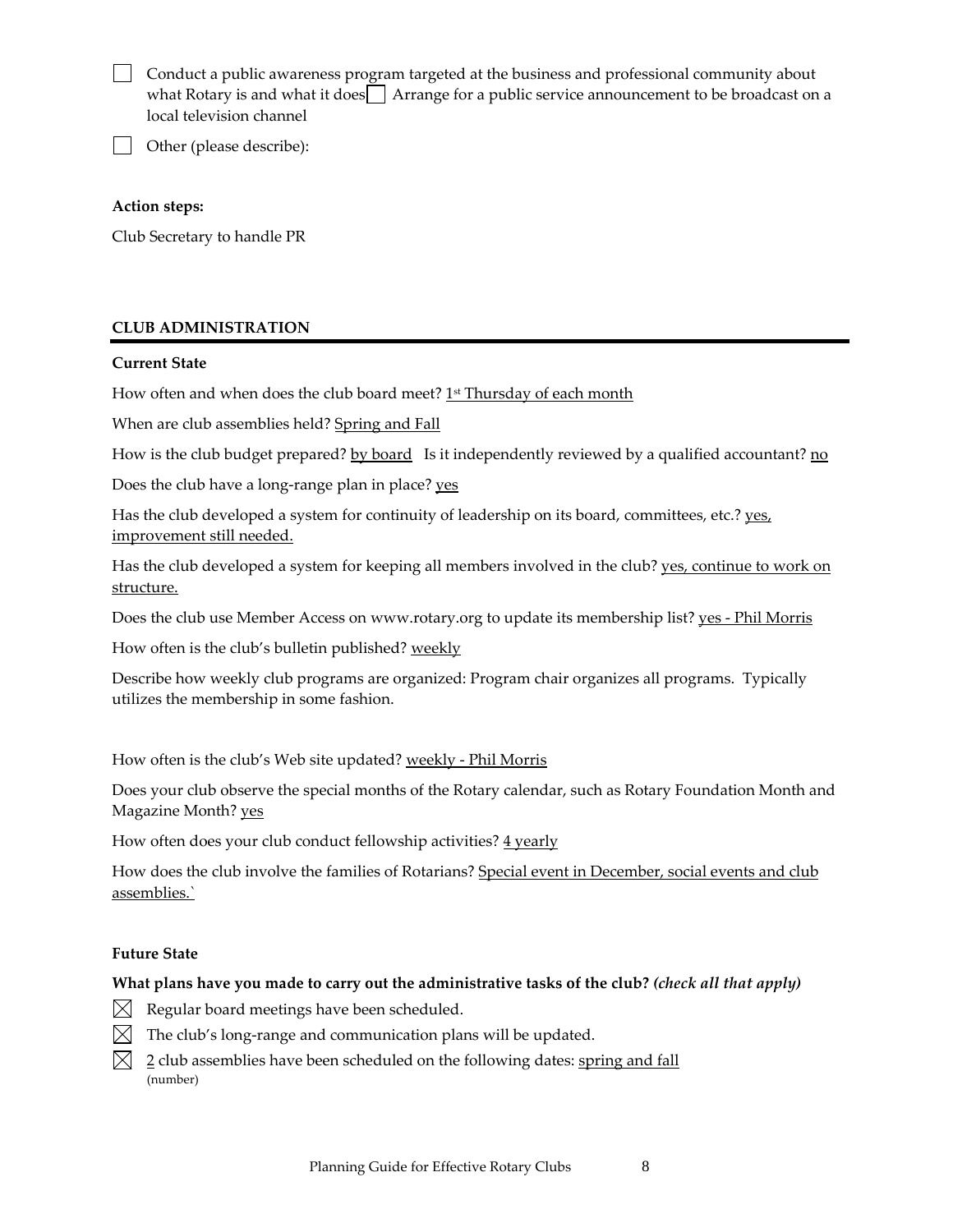|              | The club has either adopted the latest version of the Recommended Rotary Club Bylaws or revised its                      |
|--------------|--------------------------------------------------------------------------------------------------------------------------|
|              | own bylaws (recommended after each Council on Legislation).                                                              |
| $\boxtimes$  | Club elections will be held on December 2008.<br>(date)                                                                  |
|              | At least $\frac{4}{3}$ delegates will be sent to the district conference.<br>(number)                                    |
|              | A club bulletin will be produced to provide information to club members.                                                 |
| $\mathbb{X}$ | The club's Web site will be updated 12 times per year.<br>(number)                                                       |
| $\boxtimes$  | A plan has been developed to have interesting and relevant weekly club programs.                                         |
| $\times$     | RI Club Administration Software (RI-CAS) or similar software will be used to assist with<br>administration activities.   |
| $\boxtimes$  | Monthly attendance figures will be reported to the district leadership by the ____ day of the following                  |
|              | month.<br>(number)                                                                                                       |
| $\boxtimes$  | Member Access will be used to maintain club records (by 1 June and 1 December to ensure accurate<br>semiannual reports). |
| $\boxtimes$  | Membership changes will be reported to RI within ______ days.<br>(number)                                                |
|              | Reports to RI, including the semiannual report, will be completed on a timely basis.                                     |
|              | The following fellowship activities for all club members are planned for the year:                                       |
|              | Other (please describe): winter social                                                                                   |

**Action steps:**

**Our club would like assistance from the assistant governor or governor with the following:**

**Our club would like to discuss the following issues with the governor or assistant governor during a visit to our club:**

2008-2009<br>Club President Signature Rotary Year

Assistant Governor Signature

**5/9/2008** Date **Date** Date **Date**